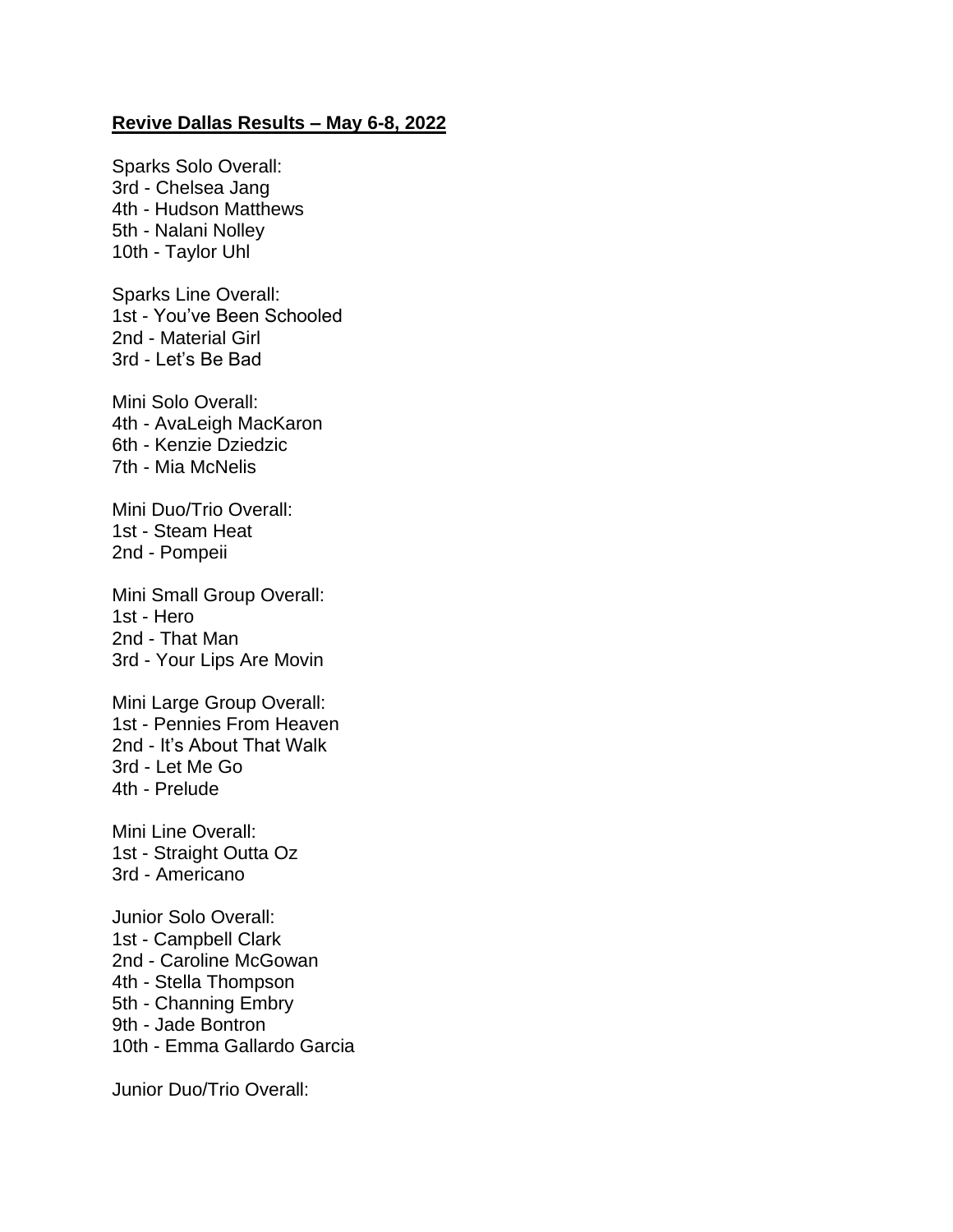1st - In The Mood

Junior Small Group Overall: 1st - Instant Apart 2nd - Wonderful 3rd - Passacaglia 4th - Whip It

Junior Large Group Overall: 1st - Heaven I Know 2nd - Try A Little Tenderness

Junior Line Overall: 1st - What's Poppin 2nd - Funkytown 3rd - Move

Junior Production Overall: 1st - Work Me Down 2nd - Rhythm Nation

Teen Solo Overall: 2nd - Alexa Hendricks 3rd - Beth Anne McGowan 4th - Piper Embry 8th - Kalen Latin

Teen Duo/Trio Overall: 2nd - Every Breath You Take 3rd - I'm Not The Only One

Teen Small Group Overall: 1st - Minute Man 2nd - Escapade 4th - Waves To A Whisper

Teen Large Group Overall: 1st - Belle Forte Libre 2nd - Purple Rain 4th - Wovenhand

Teen Line Overall: 1st - Control, Alt, Delete 2nd - La Fuerza 3rd - That Good Good 4th - This Years Love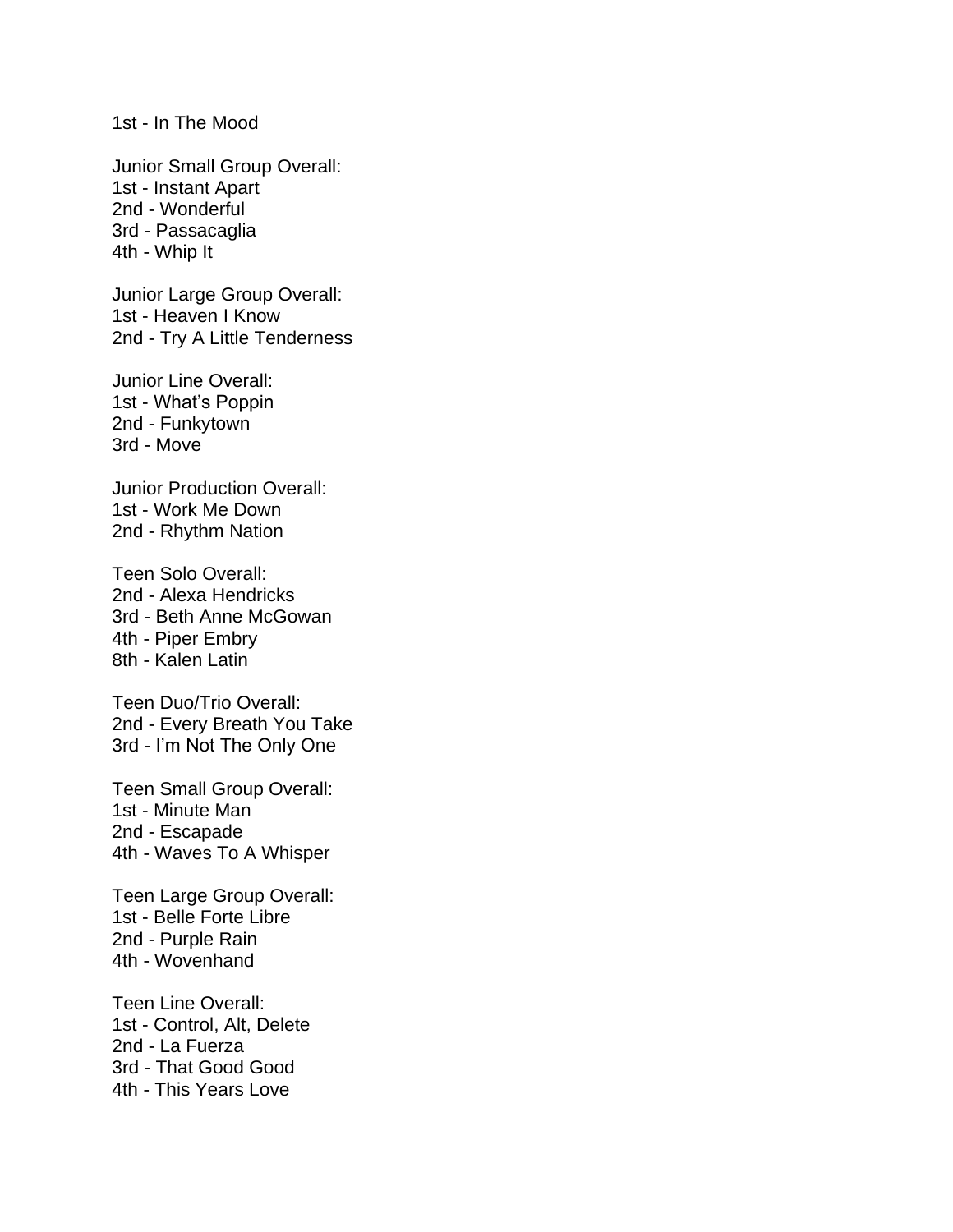Teen Production Overall: 1st - Freedom 2nd - Sing It Back

Senior Solo Overall: 2nd - Elise Knecht 3rd - Dasha Vishnyakova 5th - Reagan Stafford 6th - Sydney Hendricks 7th - Sarah Kate Kurzius 8th - Dru Neal 9th - Brooklynn Green

Senior Duo/Trio Overall: 1st - Our Anything

Senior Small Group Overall: 1st - Man's World 2nd - The Heart Escapes 3rd - Until The Sea Shall Free Them

Senior Large Group Overall: 1st - Doomed

Highway Score By Genre

Ballet: Belle Forte Libre

Lyrical: Purple Rain

Jazz: Sing It Back Work Me Down

Contemporary: Control, Alt, Delete Instant Apart

Tap: Freedom Pennies From Heaven

Hip Hop: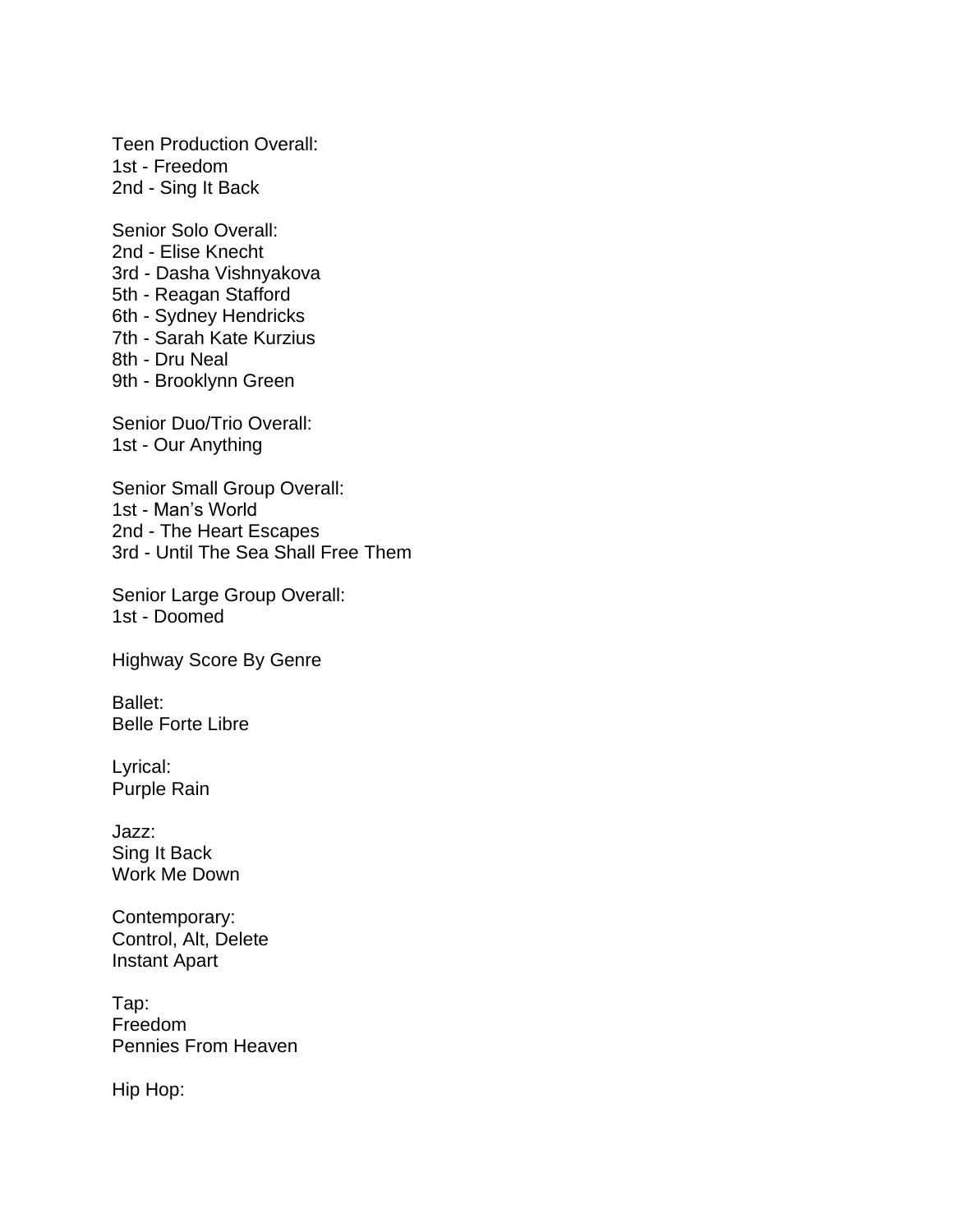Straight Outta Oz

Choreography: That Good Good

Entertainment: **Wonderful** 

All Heart: Control, Alt, Delete Doomed Pennies From Heaven Instant Apart

Wildcard Finalist: Next Step Dance

Heartstopper: Control, Alt, Delete

Wildcard Winner: Control, Alt, Delete

Versatility Award: Next Step Dance

## **Scholarships**

Mini City Crew: Julia Jarmon Mia McNelis Emma Mugati Alivia Glasco Molly Brown Miller Skelte Kirby Kleiman Kenzie Dziedzic Makynlie Sturgis AvaLeigh MacKaron Aaliyah LuMaye Kennedy Moore

Junior City Crew: Stella Thompson Jade Bontron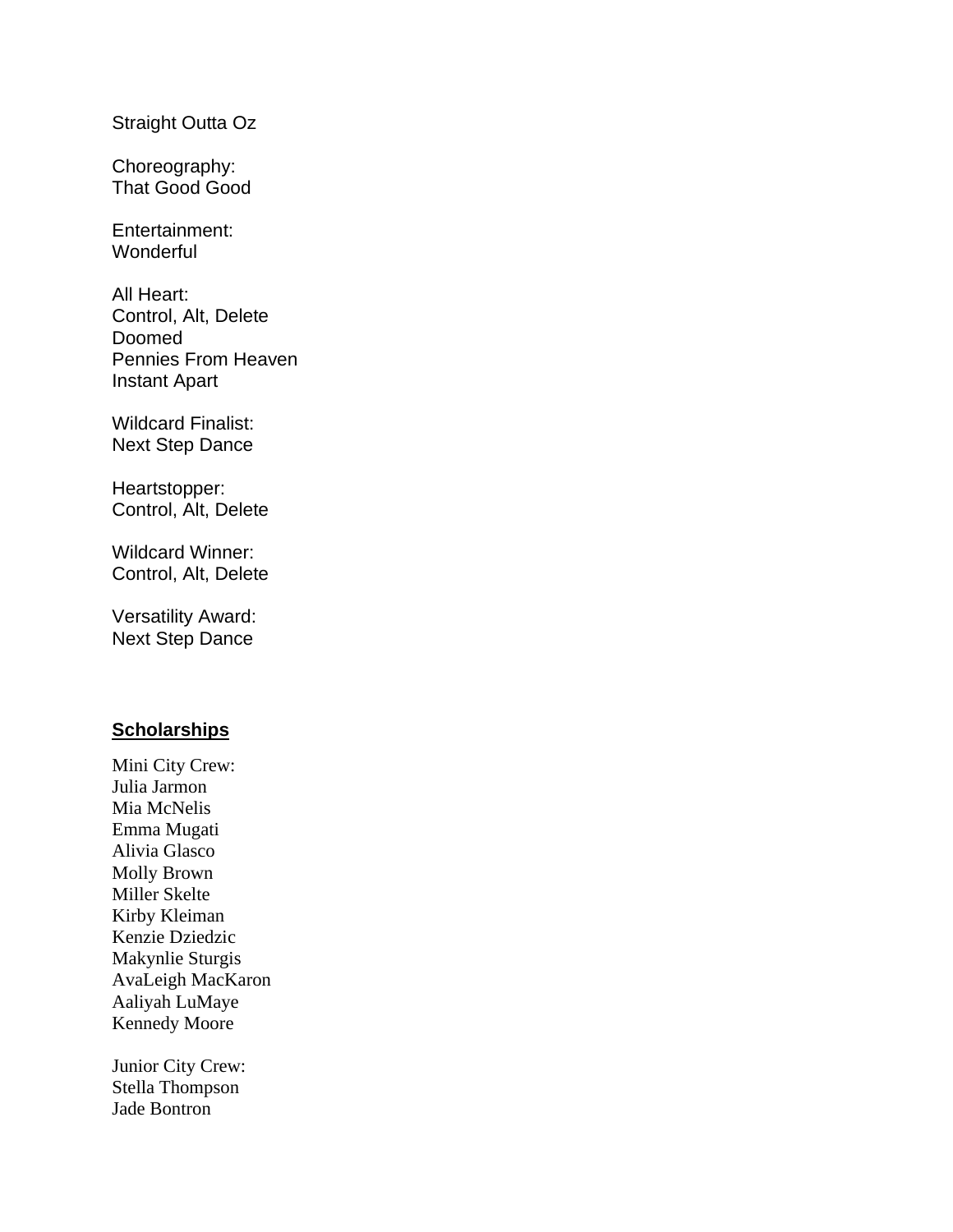London Suarez Ava Couillard Campbell Clark Sydney Marshall Hana Nguyen Daily Quach Morgan Foged Joli Juhasz Teen City Crew: Brooklyn Fairchild Ava Matthews Juliana Alacala Trinity Cunningham Aidan Skelte Audrey Chapin Kathryn Martinez Austin Tredemeyer Alexa Hendricks Genevieve Rizzo Maizie Dees Piper Embry GiGi Wood Kalen Latin Beth Anne McGowan Senior City Crew: Dru Neal Sarah Kate Kurzius Lauren Finnerty Elise Knecht Regional Scholarship: Ellianne Bishop Ava Mogote Emma Codr Tatum Robinson Lillian Smith Addison Workman Honored Dancer Nominee: Kirra Burbank Ethan Workman Nalani Nolley

Hudson Matthews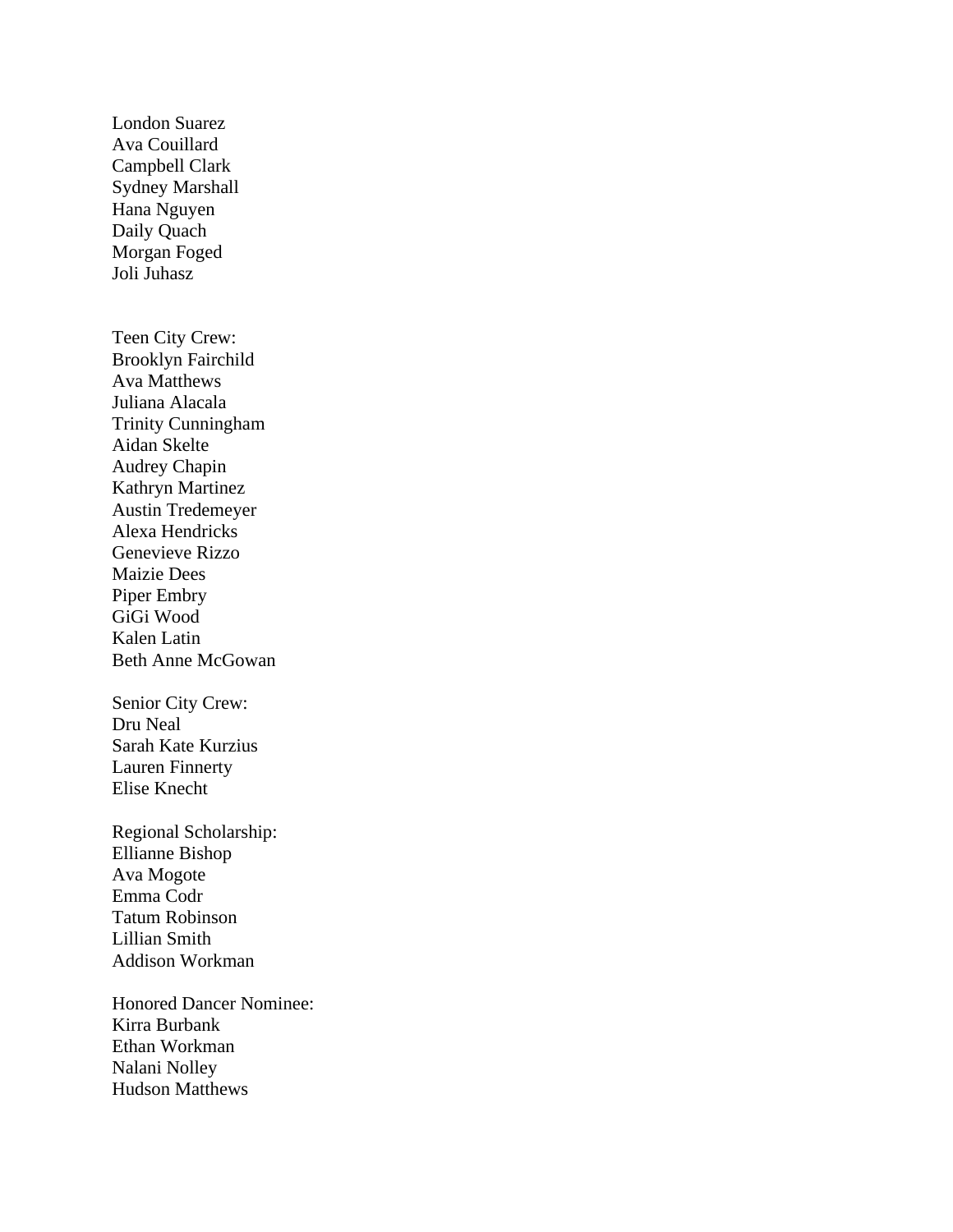Eurielle Morris Kiley Farwell Charley Gladney Emily Stenger Sophia Sutaria Willow Hitchman Kirby Kleiman Aidan Suarez Emma Mugati Miller Skelte AvaLeigh MacKaron Kennedy Moore Aaliyah LuMaye Molly Brown Mia McNelis Julia Jarmon Kenzie Dziedzic Makynlie Sturgis Alivia Glasco Scarlett Thon Sydney Marshall Joli Juhasz Emma Gallardo Garcia Stephanie Lee Stella Thompson Catherine McGowan Hana Nguyen Jade Bontron London Suarez Caily Quach Ava Couillard Morgan Foged Brooklyn Fairchild Ava Matthews Katie Shinn Elysia Moore Maizee Dees Juliana Alacala Trinity Cunningham Kylenn Pallohusky Madeline Baek Peyton Kessler Abby Knecht Ariana Thompson Audrey Chapin Kathryn Martinez